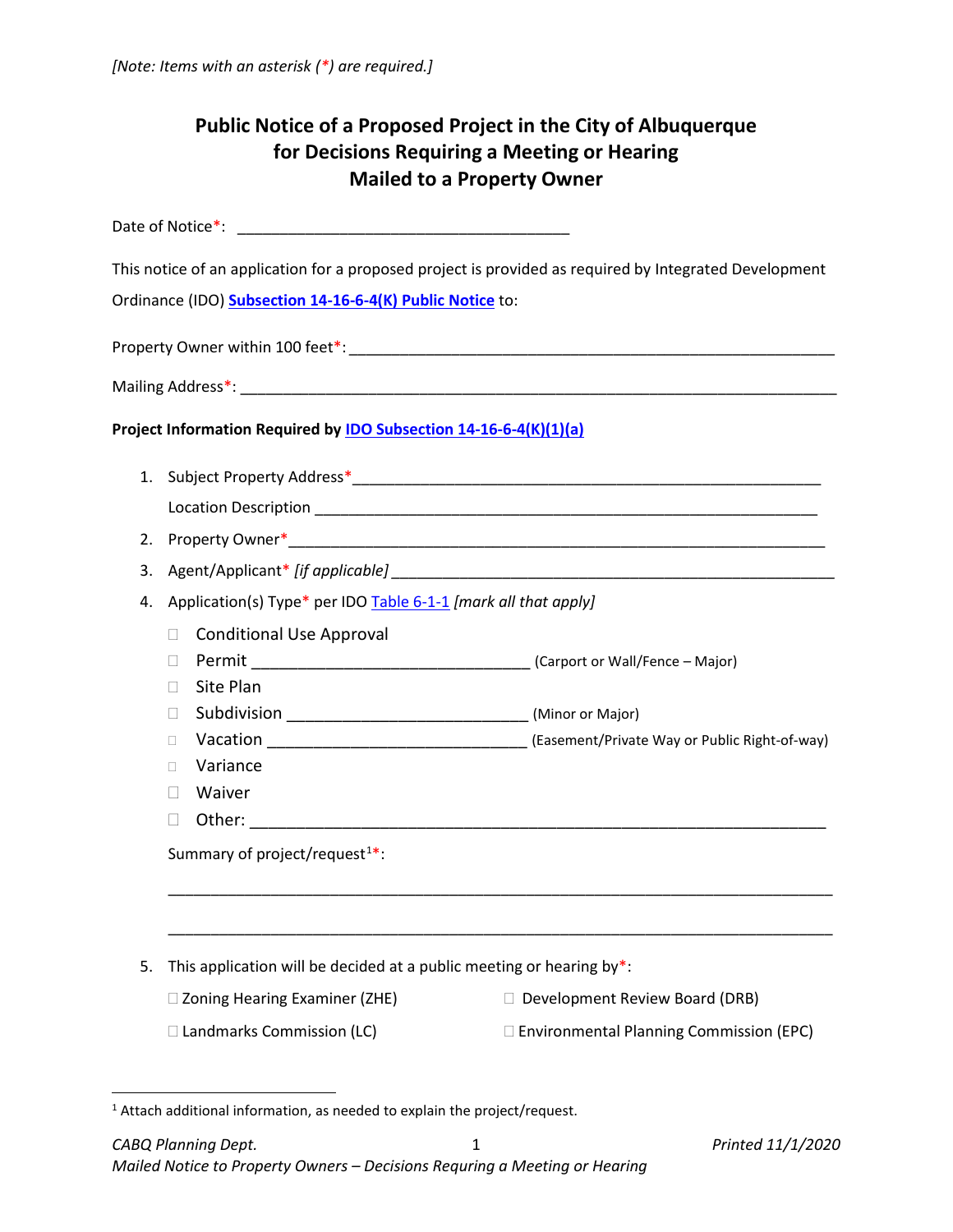|                                                                         | Date/Time*: Note of the second state of the second state of the second state of the second state of the second state of the second state of the second state of the second state of the second state of the second state of th<br>Agenda/meeting materials: http://www.cabq.gov/planning/boards-commissions |  |  |
|-------------------------------------------------------------------------|-------------------------------------------------------------------------------------------------------------------------------------------------------------------------------------------------------------------------------------------------------------------------------------------------------------|--|--|
|                                                                         |                                                                                                                                                                                                                                                                                                             |  |  |
|                                                                         |                                                                                                                                                                                                                                                                                                             |  |  |
|                                                                         | To contact staff, email devhelp@cabq.gov or call the Planning Department at 505-924-3860.                                                                                                                                                                                                                   |  |  |
| 6.                                                                      | Where more information about the project can be found $*3$ :                                                                                                                                                                                                                                                |  |  |
|                                                                         | Project Information Required for Mail/Email Notice by IDO Subsection 6-4(K)(1)(b):                                                                                                                                                                                                                          |  |  |
| 1.                                                                      |                                                                                                                                                                                                                                                                                                             |  |  |
| 2.                                                                      | Architectural drawings, elevations of the proposed building(s) or other illustrations of the                                                                                                                                                                                                                |  |  |
|                                                                         | proposed application, as relevant*: Attached to notice or provided via website noted above                                                                                                                                                                                                                  |  |  |
| 3.                                                                      | The following exceptions to IDO standards have been requested for this project*:                                                                                                                                                                                                                            |  |  |
|                                                                         | $\Box$ Deviation(s)<br>$\Box$ Variance(s)<br>$\Box$ Waiver(s)                                                                                                                                                                                                                                               |  |  |
|                                                                         | Explanation*:                                                                                                                                                                                                                                                                                               |  |  |
|                                                                         |                                                                                                                                                                                                                                                                                                             |  |  |
|                                                                         |                                                                                                                                                                                                                                                                                                             |  |  |
|                                                                         |                                                                                                                                                                                                                                                                                                             |  |  |
| 4.                                                                      | A Pre-submittal Neighborhood Meeting was required by $\overline{\text{Table 6-1-1}}$ . $\Box$ Yes<br>$\Box$ No                                                                                                                                                                                              |  |  |
|                                                                         | Summary of the Pre-submittal Neighborhood Meeting, if one occurred:                                                                                                                                                                                                                                         |  |  |
|                                                                         |                                                                                                                                                                                                                                                                                                             |  |  |
|                                                                         |                                                                                                                                                                                                                                                                                                             |  |  |
|                                                                         |                                                                                                                                                                                                                                                                                                             |  |  |
|                                                                         |                                                                                                                                                                                                                                                                                                             |  |  |
|                                                                         |                                                                                                                                                                                                                                                                                                             |  |  |
| 5.                                                                      | For Site Plan Applications only*, attach site plan showing, at a minimum:                                                                                                                                                                                                                                   |  |  |
| a. Location of proposed buildings and landscape areas.*<br>$\mathbf{L}$ |                                                                                                                                                                                                                                                                                                             |  |  |
|                                                                         | b. Access and circulation for vehicles and pedestrians.*<br>$\mathbf{L}$                                                                                                                                                                                                                                    |  |  |
|                                                                         | c. Maximum height of any proposed structures, with building elevations.*<br>$\mathbf{L}$                                                                                                                                                                                                                    |  |  |
|                                                                         |                                                                                                                                                                                                                                                                                                             |  |  |

<span id="page-1-0"></span> <sup>2</sup> Physical address or Zoom link

<span id="page-1-1"></span><sup>&</sup>lt;sup>3</sup> Address (mailing or email), phone number, or website to be provided by the applicant

<span id="page-1-2"></span><sup>4</sup> Available online here: *<http://data.cabq.gov/business/zoneatlas/>*